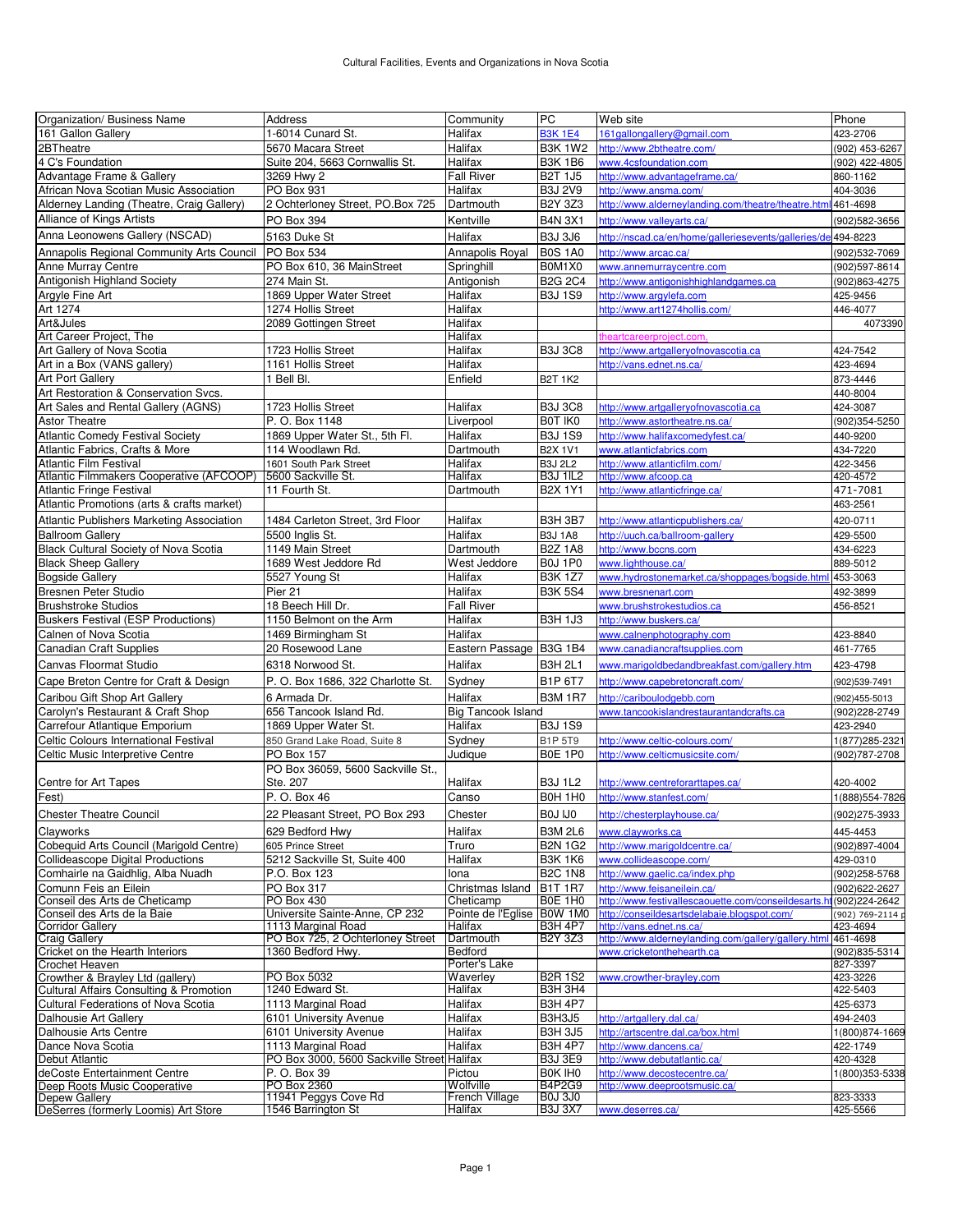| Organization/ Business Name                                       | Address                                         | Community                 | PC                               | Web site                                                                      | Phone                |
|-------------------------------------------------------------------|-------------------------------------------------|---------------------------|----------------------------------|-------------------------------------------------------------------------------|----------------------|
| Designs by Denine                                                 | 3299 Connaught Ave.                             | Halifax                   | <b>B3L 3B4</b>                   |                                                                               | 422-0444             |
| Dover Beach Photographic Art                                      | 3-1991 Prince Arthur St.                        | Halifax                   | B3H4H2                           |                                                                               | 483-6259<br>466-2769 |
| <b>Eastern Front Theatre</b>                                      | PO Box 11, 77 King Street<br>39 Exhibition St.  | Dartmouth                 | <b>B2Y 3Y2</b><br><b>B2N 4C5</b> | http://www.easternfronttheatre.com/<br>http://www.nstu.ca/SA/EDANS/index.html |                      |
| Educational Drama Association of NS                               |                                                 | Truro                     |                                  | http://www.eyelevelgallery.ca/                                                | (902)362-3300        |
| Eyelevel Gallery (& The Narrows)                                  | 2063 Gottingen Street                           | Halifax                   | <b>B3K 3B2</b>                   | www.fabricville.com/                                                          | 425-6412             |
| Fabricville                                                       | The Village at Bayer's Rd                       | Halifax                   |                                  |                                                                               | 443-9675             |
| La Fédération culturelle acadienne de la                          |                                                 |                           |                                  |                                                                               |                      |
| Nouvelle-Écosse                                                   | C.P. 223                                        | Dartmouth                 | B2Y 3Y3                          | www.fecane.com                                                                |                      |
| Federation of Music Festivals of NS                               | 82 High St.                                     | New Glasgow               | <b>B2H 2W8</b>                   | http://www.fcmf.org/province.htm                                              | (902)752-9590        |
| Festival Acadien de Clare                                         | PO Box 458                                      | Little Brook              | B0W 1Z0                          | http://www.baiesaintemarie.com/festival/                                      | (902)769-0832        |
| Festival Antigonish Summer Theatre                                | PO Box 5000                                     | Antigonish                | <b>B2G 2W5</b>                   | http://www.festivalantigonish.com/                                            | (902)867-3333        |
| Fisherman's Cove Gallery                                          | 10 Wharf Rd                                     | Eastern Passage           | <b>B3G 1M7</b>                   | http://www.fishermanscove.ns.ca/                                              | 461-4099             |
| <b>Fisher's Stationery Ltd</b>                                    | 122 Portland St                                 | Dartmouth                 | <b>B2Y 1H8</b>                   |                                                                               | 469-6926             |
| Flight of Fancy Art Gallery                                       | 223                                             | <b>Bear River</b>         | <b>B0S 1B0</b>                   | http://theflight.ca                                                           | 1(866) 467-4171      |
| Forrestal Fine Arts Ltd                                           | 3 Albert St.                                    | Dartmouth                 | <b>B2Y 3M1</b>                   | www.forrestallfineart.com                                                     | 469-7454             |
| Foxy Moon Hair Gallery                                            | 2725 Agricola St.                               | Halifax                   | <b>B3K 4E2</b>                   |                                                                               | 444-7675             |
| Frame Plus Art                                                    | 2705 Agricola St                                | Halifax                   | <b>B3K 4C7</b>                   | www.frameplusart.com/                                                         | 455-9762             |
| FRED Beauty Food Art                                              | 2606 Agricola St                                | Halifax                   | <b>B3K 4C8</b>                   | www.fredsalon.ca                                                              | 423-5400             |
| Fundy Folk Society (Evergreen Theatre)                            | 1660 Stronach Mountain Rd., RR#1 Margaretsville |                           | <b>B0S 1N0</b>                   | http://www.evergreentheatre.ca/index.html                                     | 902)825-6834         |
| Gaelic College Foundation                                         | PO Box 80                                       | Englishtown               | <b>B0C 1H0</b>                   | http://www.gaeliccollege.edu/index.php                                        |                      |
| Gallery Page and Strange                                          | 1869 Granville St                               | Halifax                   | <b>B3J1Y1</b>                    | www.pageandstrange.com/                                                       | 422-8995             |
| <b>Gathering of Artists</b>                                       | 1242 Wright Ave                                 | Halifax                   | <b>B3J 1C7</b>                   |                                                                               | 431-0203             |
| Glenda's Custom Framing                                           | 397 Hammonds Plains Rd                          | Halifax                   | <b>B4B 1A5</b>                   |                                                                               | 835-7055             |
| Guysborough Antigonish Pictou Arts &                              |                                                 |                           |                                  |                                                                               |                      |
| Culture Council (GAPACC)                                          | <b>Box 1175</b>                                 | Antigonish                | <b>B2G 2L6</b>                   | http://www.gapacc.ns.ca/                                                      |                      |
| <b>Halifax Camerata Singers</b>                                   | 6199 Chebucto Rd.                               | Halifax                   | <b>B3L 1K7</b>                   | http://www.halifaxcamerata.org/                                               | 492-4523             |
|                                                                   |                                                 |                           |                                  |                                                                               |                      |
| Halifax Pop Explosion *                                           | 2151 Gottingen St.                              | Halifax                   | <b>B3K 3B5</b>                   | http://www.halifaxpopexplosion.com/                                           | 482-8176             |
| <b>Highland Heart Hookery</b>                                     | 23 Chartwell Ln                                 | Halifax                   | <b>B3M 3S7</b>                   |                                                                               | 445-4644             |
|                                                                   |                                                 |                           | <b>B0J 2C0</b>                   | www.hookarug.com/<br>www.houston-north-gallery.ns.ca/                         |                      |
| <b>Houston North Gallery</b>                                      | 110 Montague                                    | Lunenburg                 | <b>B3K 1Z7</b>                   | http://hydrostonegallery.com/                                                 | 1(866)634-8869       |
| <b>Hydrostone Gallery</b><br>Inverness County Council of the Arts | 5519 Young St.<br>PO Box 709                    | Halifax                   |                                  |                                                                               | 444-3050             |
|                                                                   |                                                 | Inverness                 | <b>B0E 1N0</b>                   | http://www.invernessarts.ca/                                                  | (902)258-2533        |
| JazzEast                                                          | Box 33043                                       | Halifax                   | <b>B3L 4T6</b>                   | http://www.jazzeast.com                                                       | (902)492-2225        |
| Jennifer's of Nova Scotia                                         | 5635 Spring Garden Rd.                          | Halifax                   | <b>B3J1G9</b>                    | www.jennifers.ns.ca/                                                          | 425-3119             |
| Jo Beale Art Gallery                                              | 154 Peggy's Point Rd.                           | Peggy's Cove              | <b>B3Z 2S2</b>                   | www.jobealegallery.net/                                                       | 823-1960             |
| Jones & Co. (Artists'/Musicians' Agent)                           | PO Box 25072                                    | Halifax                   | <b>B3M 4H4</b>                   | www.jonesandcoartistmanagement.com                                            | 429-9005             |
| Khyber ICA                                                        | 1588 Barrington Street                          | Halifax                   | <b>B3J 1Z6</b>                   | http://www.khyber.ca/                                                         | 422-9668             |
| Kinetic Studio                                                    | 6252 Jubilee Road                               | Halifax                   | <b>B3H 2G5</b>                   | http://www.dancens.ca/Kinetic Studio/                                         | 425-3725             |
| <b>King's Theatre Society</b>                                     | <b>PO Box 161</b>                               | Annapolis Royal           | <b>B0S 1A0</b>                   | http://www.kingstheatre.ca                                                    | (902)532-7704        |
| La Maison d'Art                                                   | 6785 St. Margaret's Bay Rd                      | Head of St. Marga B3Z 1X8 |                                  |                                                                               | 820-3033             |
|                                                                   | PO Box 2574, Station M, 5600                    |                           |                                  |                                                                               |                      |
| Linda Joy Media Arts Society                                      | Sackville St. Suite 222F                        | Halifax                   | B3J 3N5                          | http://www.lindajoy.com/                                                      | 420-4522             |
| Live Art Dance Productions                                        | PO Box 282, Halifax Central                     | <b>Halifax</b>            | <b>B3J 2N7</b>                   | http://www.liveartproductions.ca/                                             | 420-0003             |
| Loop, the                                                         | 1547 Barrington St                              | Halifax                   | <b>B3J 1Z4</b>                   | www.theloophalifax.ca/                                                        | 429-5667             |
| Lunenburg Craftsmen                                               | Halifax Airport, 1 Bell Blvd                    | Enfield                   | <b>B2T 1K2</b>                   |                                                                               | 873-4523             |
| Lunenburg Folk Harbour Festival                                   | PO Box 655                                      | Lunenburg                 | <b>B0J 2C0</b>                   | http://www.folkharbour.com/                                                   | (902)634-3180        |
| Maples Décor Gallery Ltd                                          | 1361 Bedford Hwy                                | Bedford                   | <b>B4A 1C5</b>                   |                                                                               | 835-8680             |
|                                                                   |                                                 |                           |                                  |                                                                               |                      |
| Maritime Canvas Converters & Upholstering                         |                                                 |                           |                                  |                                                                               |                      |
| Ltd.                                                              | 378 Herring Cove Rd.                            | Halifax                   |                                  | B3R 1W2 www.maritimecanvas.ca                                                 | 429-1201             |
| Maritime Fine Arts Studio Gallery                                 | Barrington Place, 1903 Barrington Si Halifax    |                           | <b>B31 3L7</b>                   |                                                                               | 422-9606             |
| Maritime Hobbies & Crafts Ltd.                                    | 1521 Grafton St                                 | Halifax                   | <b>B3J 2B9</b>                   | www.maritimehobbies.com/                                                      | 423-8870             |
| Mary E. Black Gallery                                             | 1096 Marginal Rd                                | Halifax                   | B3H 4P6                          | www.craft-design.ns.ca/gallery.html                                           | 492-2522             |
| Mermaid Theatre of Nova Scotia                                    | P.O. Box 2697                                   | Windsor                   | <b>BON 2T0</b>                   | http://www.mermaidtheatre.ns.ca/                                              | (902)798-5841        |
| Michael's Arts and Crafts                                         | 180 Chain Lake Dr.                              | Halifax                   | <b>B3S 1B9</b>                   | www.michaels.com                                                              | 450-0288             |
| Mindy Moore Sculpture Stoneware &                                 |                                                 |                           |                                  |                                                                               |                      |
| Porcelain                                                         | 17 Flemming Dr.                                 | Halifax                   | B3P 1A8                          | mmoore@eastlink.ca                                                            | 479-0299             |
| Mireau Art                                                        | 3347 Novalea Drive                              | Halifax                   |                                  | www.mireauart.com                                                             | 429-7078             |
| Mocean Dance                                                      | PO Box 783 (CRO)                                | Halifax                   | <b>B3J 2V2</b>                   | http://www.moceandance.com/Home/                                              | 406-7228             |
| Mount Saint Vincent University Art Gallery                        | 166 Bedford Hwy                                 | Halifax                   | <b>B3M 2J6</b>                   | http://msvuart.ca/                                                            | 457-6160             |
| Mulgrave Road Theatre                                             | P.O. Box 219                                    | Guysborough               | B0H 1N0                          | http://www.mulgraveroad.ca/                                                   | (902)533-2092        |
| Multicultural Association of Nova Scotia                          | 1113 Marginal Road                              | Halifax                   | <b>B3H 4P7</b>                   | http://www.mans.ns.ca/                                                        | 423-6534             |
| Music Nova Scotia                                                 | 5516 SpringGarden Rd. Suite 302                 | Halifax                   | <b>B3J 1G6</b>                   | http://www.musicnovascotia.ca                                                 | 423-6271             |
| Musique Royale                                                    | 64 Townsend St.                                 | Lunenburg                 | <b>B0J 2C0</b>                   | http://www.musiqueroyale.com/                                                 | (902)624-0506        |
| Neptune Theatre                                                   | 1593 Argyle Street                              | Halifax                   | <b>B3J 2B2</b>                   | http://www.neptunetheatre.com/                                                | 429-7300             |
| Nova Scotia Choral Federation                                     | 1113 Marginal Road                              | Halifax                   | <b>B3H 4P7</b>                   | http://www.nscf.ns.ca                                                         | 423-4688             |
| Nova Scotia Designer Crafts Council                               | 1113 Marginal Road                              | Halifax                   | B3H <sub>4P7</sub>               | http://www.nsdcc.ns.ca/                                                       | 423-3837             |
| Nova Scotia International Tattoo                                  | 1586 Queen Street                               | Halifax                   | <b>B3J 2J1</b>                   | http://www.nstattoo.ca                                                        | 420-1114             |
| Nova Scotia Kiwanis Music Festival                                | 5991 Spring Garden Rd, Suite 720                | Halifax                   | <b>B3H 1Y6</b>                   | http://www.hfxmusicfest.com/                                                  | 423-6147             |
| Nova Scotia Talent Trust                                          | PO Box 575                                      | Halifax                   | <b>B3J 2R7</b>                   | http://www.nstalenttrust.ns.ca/                                               | 223-4304             |
| Nova Scotia Youth Orchestra                                       | 6199 Chebucto Rd.                               | Halifax                   | <b>B3L 1K7</b>                   | www.novascotiayouthorchestra.com/                                             | 423-5984             |
| Oh Caldwell Home Design Consultants                               |                                                 | Halifax                   | B3M 2M9                          |                                                                               | 488-4609             |
|                                                                   |                                                 |                           |                                  |                                                                               |                      |